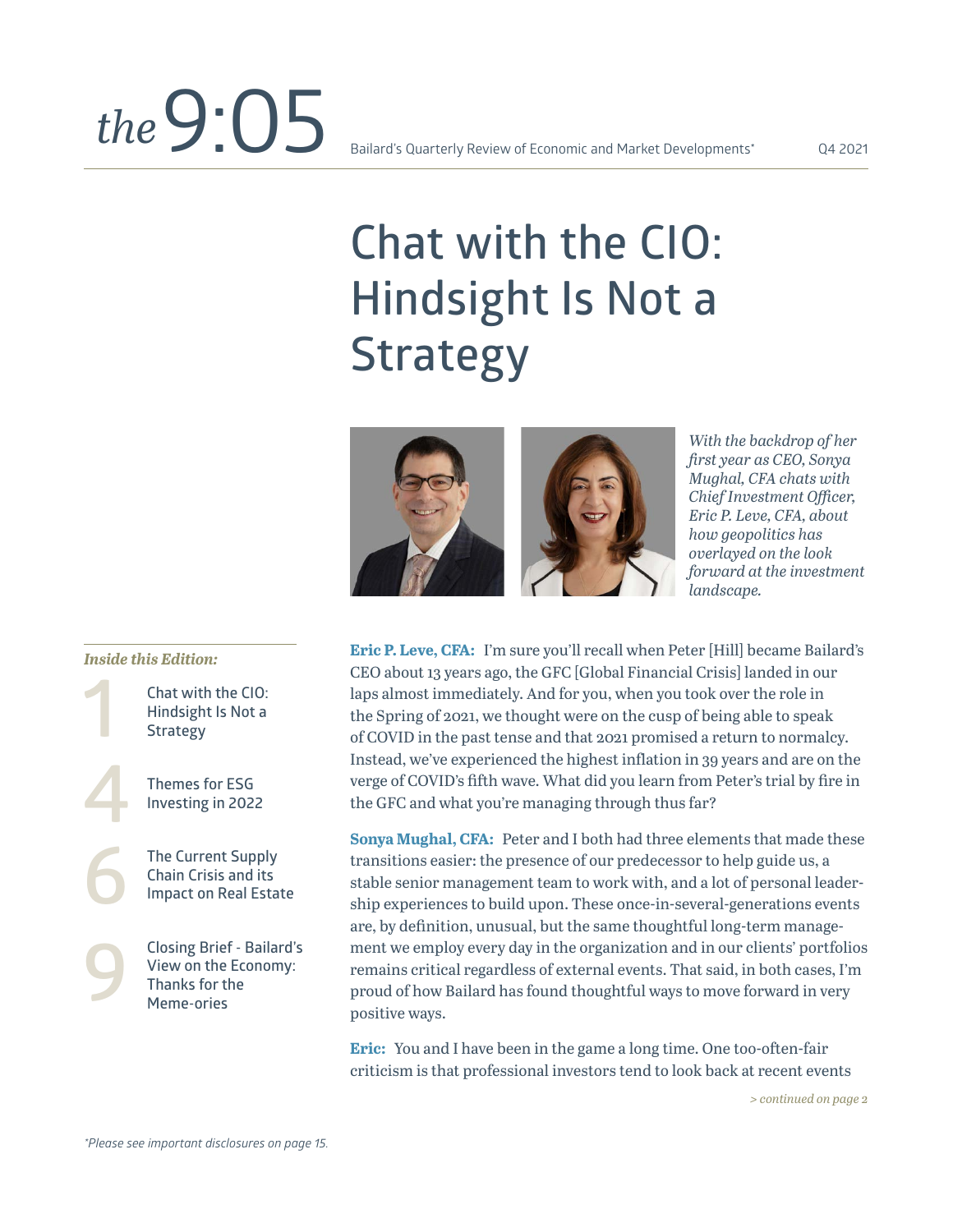and predict how they will impact the economy and financial markets in the future. Alternatively, they are much less willing to "look over the horizon" to envision the events, and potential implications, that could be lurking in the future.

**Sonya:** Yes, you're spot on. Our industry seems to live on giving context to history rather than working to peer around the next corner. We spent years interpreting the GFC, but didn't see the wave of nationalism that was coming across the globe or the endemic low economic growth that accompanied it. It challenges me to consider what is it that we're too focused on now and what might be missing, especially as we end two unprecedented years in modern history and look forward to COVID having less impact on the economy and markets.

**Eric:** In the first category of things that have received too much focus, I'd definitely put inflation, and I'm embarrassed to admit that I got it wrong. It isn't "transient." Inflation has reached levels that I underestimated and has lasted much longer than I forecasted. But at the same time, it is the most discussed and analyzed element of the investing landscape currently. In early December we got the CPI [Consumer Price Index, a measure of the weighted average of prices of a basket of consumer goods and services] for the year-over-year period ending in November 2021. The year's change in CPI was 6.8%, the highest since March 1982. The broad market proceeded to rise by almost 1% on the day of the announcement, capping the strongest week for U.S. equities in ten months. Clearly investors are now "pricing in" higher inflation for longer. There is no question that if inflation remains high, it increases the risk of the action that precedes virtually all recessions, a misstep by the Federal Reserve [the "Fed"].

**Sonya:** Agreed. This is a time when central bankers around the world need to navigate a minefield. The initial inflation from last Fall resulted from huge demand by consumers whose coffers were filled with transfers from the government combined with a failure to get the right goods to them in a timely way because of manufacturing and shipping problems. But as inflation lingers, and employers continue to struggle to find people to fill vacant jobs, inflation could become entrenched in a more fundamental way.

We have the unemployment rate at 3.9% [as of yearend], lower than anytime between 2002 and 2017 and, "...as the world has focused on COVID, economics and the financial markets, the 'unknown unknowns' have continued to fester and grow."

at the same time, a near-record 11 million jobs that employers can't fill. A tight labor market is a fertile environment for inflation. The only way I see us escaping this is something to reverse the "Great Resignation," effectively drawing back into the workforce some of the more than 3 million people who have retired since the COVID outbreak. Barring that, even with consumer demand moderating and supply lines improving in 2022, I think we should expect a higher baseline inflation.

**Eric:** And so, you're implying that the Fed could be on the right track by reacting assertively to inflation fears. I suspect you're right here, but 2021 served to humble a lot of macro thinkers. After years of striving to reach their 2% inflation goal, the Fed has more than they can handle now. As we know, a yield curve inversion [where short-term interest rates rise above longerterm ones] has generally led to recessions. The Fed's new aggressive stance, combined with what could be a weaker economic picture in 2022, could easily produce that unwanted outcome.

**Sonya:** OK, so there we have a "known unknown." We know inflation is an issue and we're watching it carefully, but it is hard to assess its impact. What really concerns me is that, as the world has focused on COVID, economics and the financial markets, the "unknown unknowns" have continued to fester and grow. Here I'm thinking about geopolitics and that some hotspots could become a major focus for markets in 2022.

First off, is China. The nation's usurpation of rights and autonomy in Hong Kong brought umbrage but little external action. That move was simply an acceleration of the timeline between the UK and China in the 1997 handover. Current saber-rattling over Taiwan is a completely different story. Chinese leader Xi Jinping seems intent on reintegrating the island nation, which,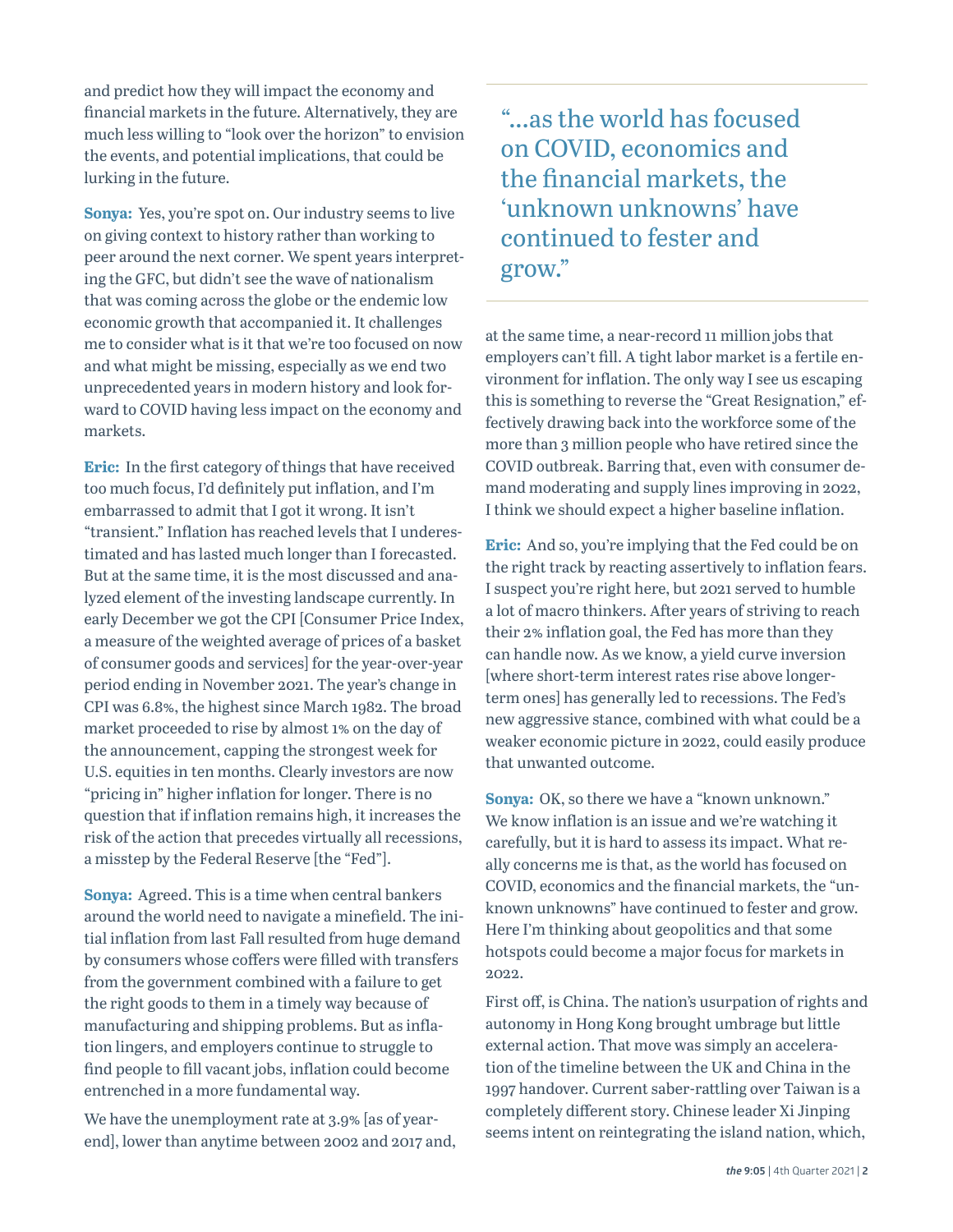### I'm a firm believer that you have two choices: you either fold, or you stand together.

by no coincidence, is home to the world's largest dedicated semiconductor company. And Taiwan is just one piece of the escalating risk emanating from China. The nation's hypersonic missile program is a warning shot against the U.S.'s world-leading military power. China's willingness to use military and economic force within the nation and globally is, for me, one of the defining issues of 2022. Vis-à-vis the U.S., the most hopeful outcome would be that both nations focus more on internal matters, relieving pressures that have been building between them.

**Eric:** In a similar vein, Russia is flexing its military and economic muscles across Europe. In an eerie echo of 2014, Russia is again massing troops at the Ukrainian border, seemingly intent on annexing further territory from the embattled nation. The U.S. and NATO are drawing a pretty strong line there, with their own eyepopping troop levels; this could easily become a larger and uglier coup than 2014. At the same time, Russia wants to increase its leverage over Western Europe by beginning deliveries of natural gas from its Nord Stream 2 pipeline. Europe's need is dire, but pipeline approval won't occur as long as Russia threatens the European Union's eastern flank in Ukraine.

**Sonya:** And, as always, the Middle East is a confounding mélange. Quietly, multilateral and bilateral relationships have been forged by historic rivals, primarily prompted by the threat of Iran. In 2020, the Abraham Accords normalized relations between Bahrain, the UAE, and Israel. This led to further such agreements between Israel and Morocco, Jordan and, most recently, indications that Saudi Arabia is ready to lead the 57 nations in the Organization of Islamic Cooperation in the same direction. Here, "the enemy of my enemy is my friend" is quickly breaking down long-standing animosities. The downside is that Iran is increasingly isolated, along with its proxy militias in Lebanon and Yemen. Its missile program has evolved greatly and its nuclear enrichment program

puts it perilously close to becoming the world's newest nuclear power. Iran's well-armed leadership is also more belligerent than it's been in decades. Whether it is traditional or cyber warfare, the Middle East has the potential to flare up dramatically.

**Eric:** Wow, I'm almost breathless after picking through our communal anxiety closet! I'm sure you'll agree that it is often hard to know how markets will react to geopolitical instabilities, but most of those we mentioned could easily lead the dollar higher, and others keep oil and gas prices at historic levels. As we look ahead this year, it seems prudent to be considering these undercurrents that could affect our normal calculus of earnings, interest rates, and valuations.

**Sonya:** Agreed. While they say in hindsight everything is much clearer, I think it behooves us all to remain vigilant about what could influence our future. And when facing adversity, I'm a firm believer that you have two choices: you either fold, or you stand together. At Bailard, our spirit and strength and flexibility become—not only a shield against hardship—but a common bond. And when we choose to stand together, we more readily see the silver linings and the paths towards perseverance and progress. Now, let's get to work on 2022!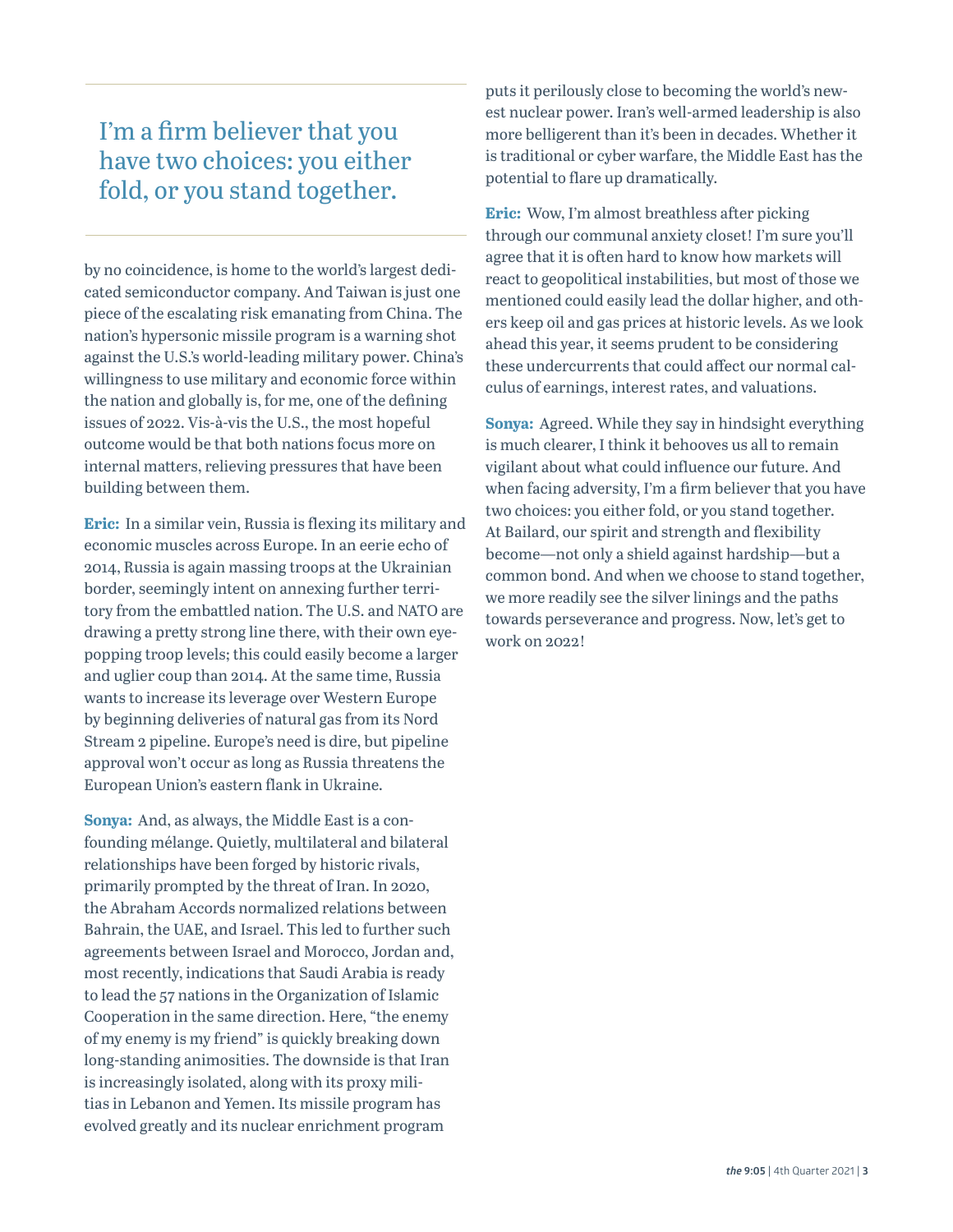### **Themes for ESG Investing in 2022**

*Blaine Townsend, CIMA®, Director of Bailard's Sustainable, Responsible, and Impact Investing Group, highlights decarbonization as a crucial ESG investing focus for the coming year.* 

Climate was the central ESG theme in 2021, and it's near impossible that it won't be again in 2022. In fact, it will remain so in the decades ahead. To riff off of Frank Sinatra: It is a Net Zero world and we are just living (and investing) in it.

The term "Net Zero"—awash in the headlines and political platforms worldwide—describes the balance between the amount of greenhouse gas emissions versus the amount removed from the atmosphere. The goal is to reach Net Zero in these emissions by 2050 to avoid the most catastrophic effects of climate change. Greenhouse gas concentrations are at their highest levels in two million years and, currently, the earth is roughly 1.1° Celsius warmer than it was in the 1800s and on track to increase by as much as 4.4 degrees by the end of the century.<sup>1</sup> Committing to Net Zero emissions is the path to curbing global temperature rise.

#### **The commitment of nearly 200 countries**

Using this relative comparison to the pre-industrial period, scientists and governments agreed that holding the global temperature rise to 1.5 degrees Celsius would limit the worst climate impacts (as part of the 2015 UN Climate Change Conference, COP21, in Paris<sup>2</sup>).

Known as COP26, the five-year follow-up to the Paris Agreement was held this past fall in Glasgow. Progress was made in Scotland, particularly around the framework for pricing carbon, but the global community is moving too slowly and is not on track for Net Zero by 2050. The key to Net Zero is cutting emissions as soon as possible to reduce the absolute amount of the carbon budget being spent along the way. The Intergovernmental Panel on Climate Change (IPCC) reports that emissions must be halved by 2030 in order to even have the possibility of limiting warming to 1.5 degrees by 2050.3

Getting on the 1.5-degree path as quickly as possible matters. And this is where the potential for ESG investing comes in. The race to "Net Zero" will have a transformative effect on the investment landscape and capital markets, as well as the way in which companies themselves operate.

The race to "Net Zero" will have a transformative effect on the investment landscape and capital markets, as well as the way in which companies themselves operate.

#### **Investment opportunities based on Net Zero**

While helpful as a strategic commitment, pledges from political jurisdictions are only words and the work of reducing net emissions is done on the ground. With carbon as the primary greenhouse gas, it garners much of the focus. Decarbonization—which is the road to carbon-neutrality—will be led by rethinking the sectors that generate the bulk of the emissions, including electricity generation, transportation, buildings, and agriculture among others.

Decarbonization is expected to be a vital area for new capital investment and an important ESG theme ahead. Already, the investment opportunities for sequestering carbon (pulling already-emitted carbon out of the atmosphere), offsetting carbon elsewhere (through land restoration or planting of trees), and new

*<sup>1</sup> https://www.un.org/sites/un2.un.org/files/fastfacts-what-is-climate-change.pdf*

*<sup>2</sup> https://www.un.org/en/climatechange/paris-agreement*

*<sup>3</sup> https://www.nature.com/articles/d41586-018-06876-2*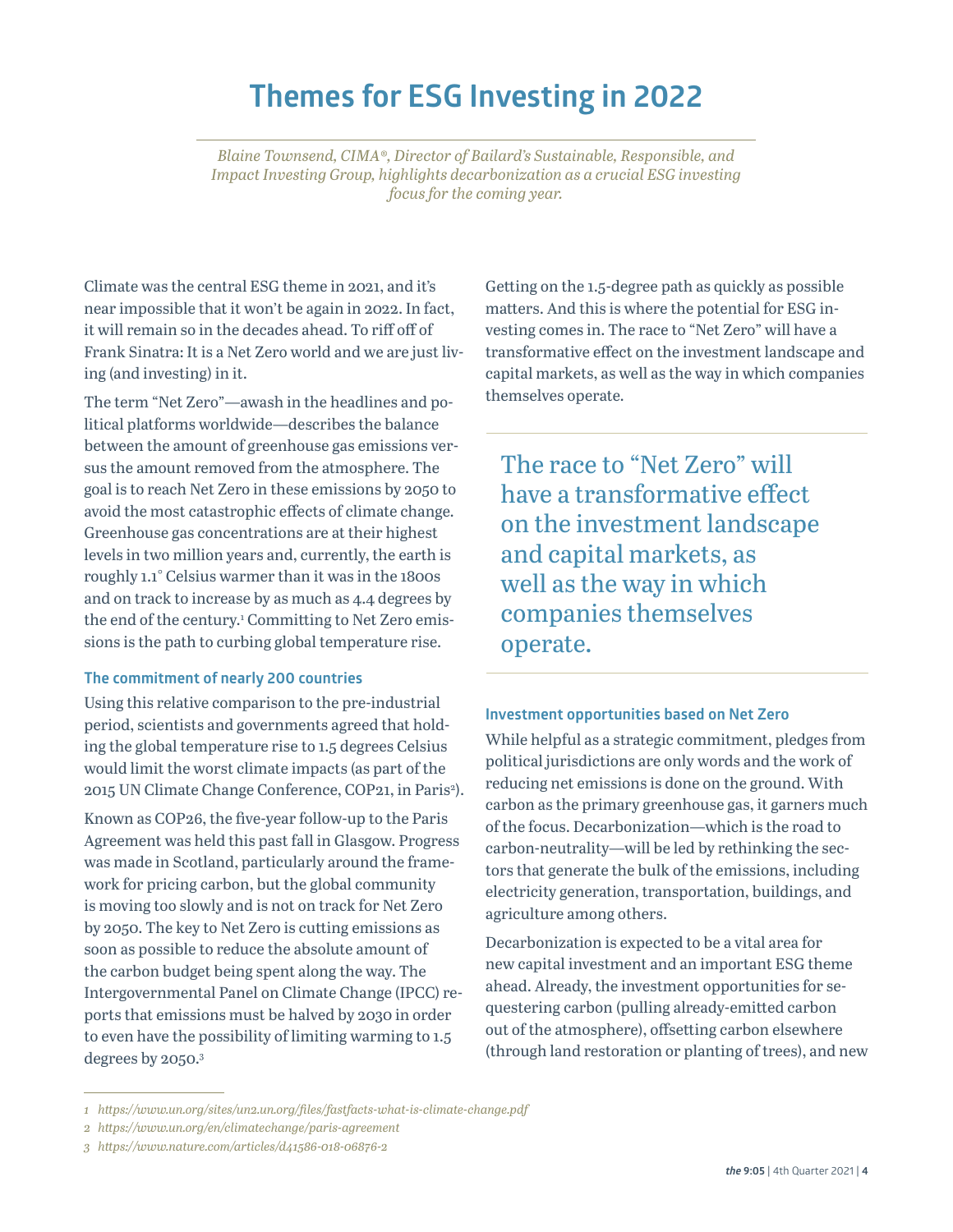technologies (to reduce emissions in the first place) are growing rapidly. It will just take a massive amount of investment of capital before it really takes off.

#### **Pledges at the company level**

In addition to commitments from countries and municipalities around the world, numerous companies have made Net Zero pledges. Right now, big business is internalizing and communicating its path to Net Zero to investors based on largely voluntary disclosures and voluntary reporting. ESG investors would definitely like to understand where companies are with respect to these pledges. Once regulators agree on which disclosures should be required and standardized, companies will be better able to produce interim targets for the markets. Interim targets are extremely important because they force the decisions makers to stay accountable, particularly as CEOs typically operate with five to seven-year time frames.

Additionally, the slow progress is vexing for ESG investors still in search of the best data possible to track portfolio alignment with Net Zero goals. ESG investors are eager for true science-based targets (SBTs) to better understand the risks in investment portfolios.

#### **The financing gap**

There is a well-discussed gap between necessary infrastructure capital investment and new innovation required to decarbonize the global economy. This gap needs to close. The financial services industry has been slowly investing in decarbonization (by way of instruments like "green bonds"), but the pace needs to quicken and the commitment needs to grow or alternative funding schemes will emerge to meet demand.

Predictably, the banking sector is still adding to the short-term part of its balance sheet: traditional energy and traditional tech. There is incredible demand for capital for transformative energy projects or new technologies. For this energy transition to reach scale, the capital must come from somewhere. Filling that gap is in itself an investment theme. Does the green bond market continue to grow? Do FinTech, crowdsourcing, or other new tools take market share from the banks in the decarbonization transition? Do regulators change anything to help make this investment more feasible? What would it take for this to

become a catalyst for financial services? These are all big questions right now. Strides were made in 2021 by an alliance of the world's 33 largest institutional investors,4 but time will tell whether the plans being put in place are effective.

The growth of ESG investing has proven to the industry that investors want climate risk at least to be taken seriously in their portfolios. Right now, in the early days of this transformation, it is the ESG investors that are pulling the lever they have available: directing their capital. Getting on a path to limit temperature rise to 1.5 degrees Celsius by mid-century won't happen without total engagement by all market participants... regulators, big business, consumers, big and small investors alike. If these players in the capital markets truly internalize this goal of decarbonization, it will transform the investment landscape.

*<sup>4</sup> https://www.un.org/en/climate-action/sg-institutional-investors-crucial-net-zero*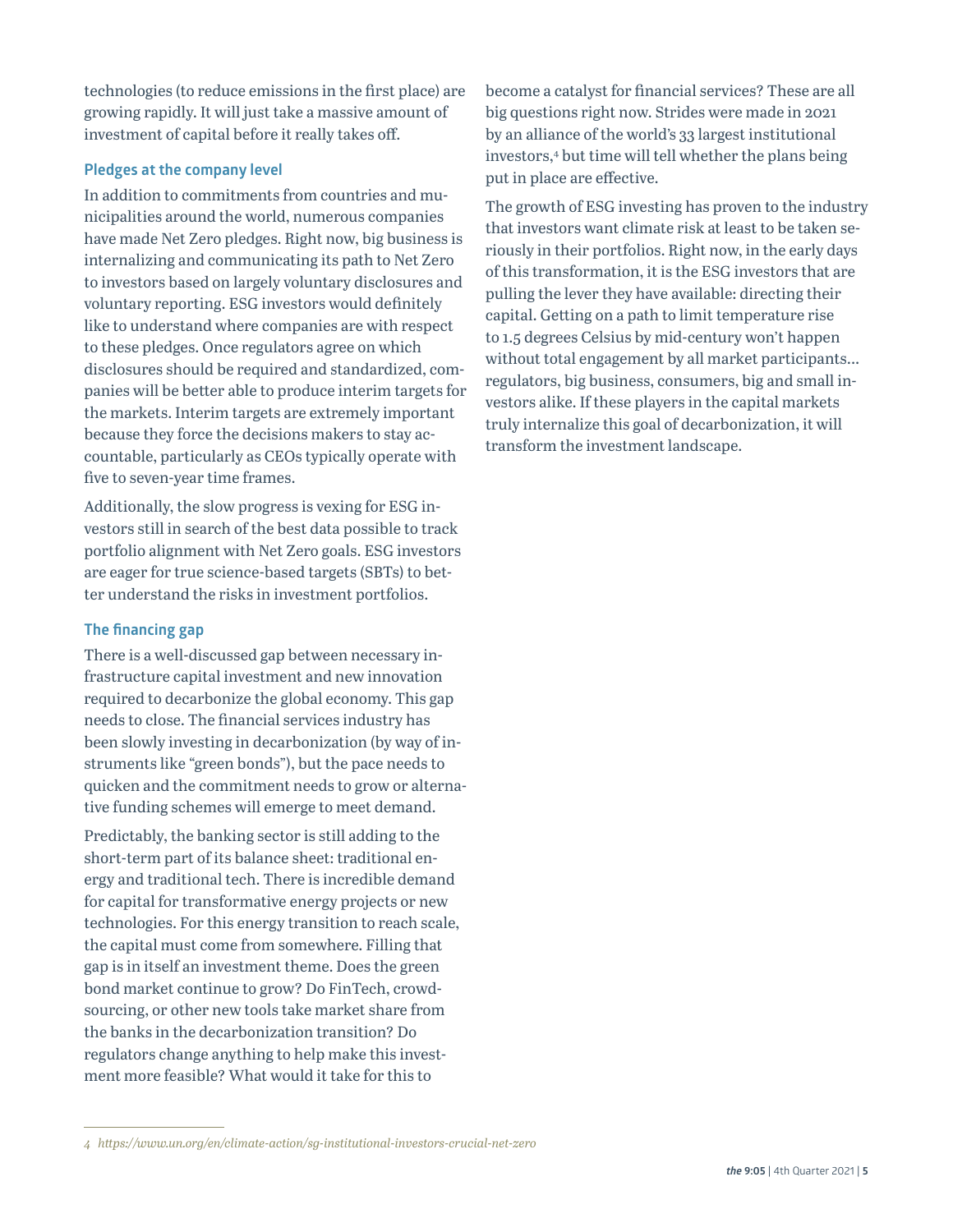## **The Current Supply Chain Crisis and its Impact on Real Estate**

*Jamil Harkness, Research and Performance Associate - Real Estate, explores the spectrum of impacts the persistent supply chain bottlenecks have bestowed upon the real estate sector.* 

Until approximately 18 months ago, very few people outside of logistics providers, manufacturers, and retailers gave much thought to the supply chain. Since the start of the post-WWII consumption boom in the U.S., whenever consumers wanted something (a car, clothing, electronics, whatever), they would go to the store (or online), buy it, and take it home (or have it delivered), never giving much thought to its source or how it got to the store. This all changed with COVID, the recession it triggered, the government's response to the pandemic and recession, and the ongoing recovery. The aftermath of the pandemic-induced recession has resulted in a snarled global supply chain causing delays in the delivery of raw materials, components, and finished goods from all over the world to the U.S.

#### **Goods in global transit**

According to the U.S. Census Bureau, approximately 33% of United States imports come from five Asian countries: China, Japan, South Korea, Taiwan, and Vietnam. Of these, China is by far the largest, accounting for 18% of all imports into the U.S. and a disproportionate share (55%) of imports from Asia. In addition, 90% of all items exported to the U.S. from the Far East travel by sea.<sup>1</sup> So, when there are problems at Asian ports and/or holdups at domestic ports, this strains the ability of U.S. manufacturers to produce products and U.S. retailers purchasing finished products from Asia to satisfy consumer demand for everything from toys to appliances to computers.

In a recent article by *The Wall Street Journal*, Phil Levy (chief economist at Flexport, a San Franciscobased tech company providing logistics services) was quoted saying that "The typical transit time for a container pre-pandemic was 71 days. That's how long it took for the container to depart from Shanghai; discharge in Los Angeles; proceed to a warehouse near,

say, Chicago; get trucked empty back to California; and then return to Shanghai. The current transit time is 117 days or more. The greatest delays are in the U.S., owing to port bottlenecks and trucking shortages."

The aftermath of the pandemic-induced recession has resulted in a snarled global supply chain causing delays in the delivery of raw materials, components, and finished goods from all over the world to the U.S.

Ports are built to meet peak demand. The peak season is usually August through November as retailers seek to stock their shelves for the Thanksgiving through Christmas holidays. The pandemic was the catalyst for supply chain bottlenecks at Asian and domestic ports alike, disrupting the smooth flow of products into and around the U.S. So, what's going on?

First of all, excessive fiscal and monetary stimulus, provided by both the U.S. government and the Federal Reserve, catalyzed extraordinary liquidity for U.S. consumers. Secondly, lock-downs stimulated significant pent-up demand for "stuff" and created a tilt in U.S. consumer behavior to buying more goods (from 31% of total consumption expenditures to 35%) and less services (from 69% of expenditures to  $65\%$ ).<sup>1</sup> Third, work-place restrictions, generous unemployment benefits, and mandates have disrupted the delicate employment balance at ports and in transportation

*<sup>1</sup> "An Insider Explains the Supply-Chain Crisis", The Wall Street Journal, 12/18/2021*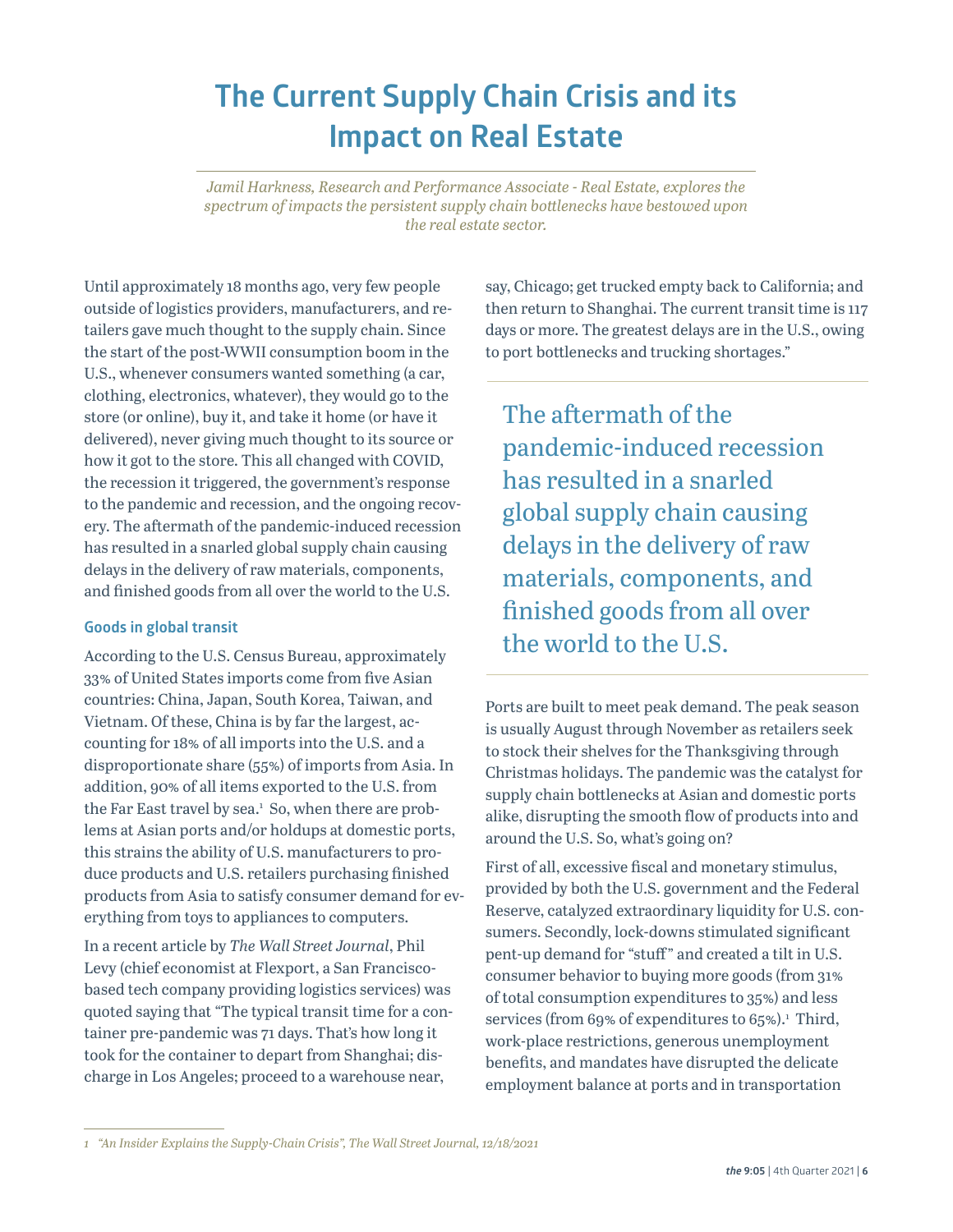networks, fueling a labor shortage. Finally, as Phil Levy says, "a system that can barely handle a normal peak season has seen above peak demand for about an entire year and a half, placing it under a cumulative strain that it wasn't really built for." All of these factors are interrelated and exacerbated by each other: a perfect storm of elements rippling through the U.S. economy provoking frustration, concern, anger, and higher prices.

#### **What does this all mean for real estate?**

Each of the four main property types has been, and will continue to be, severely impacted until the kinks in the pipeline have been ironed out.

The most obviously "disrupted" property category is industrial.

Consumers' voracious appetite for goods at a time when those goods (durables and non-durables) are not readily available is driving unprecedented demand for industrial space for both in-store and e-commerce retailers. As a result, the industrial vacancy rate hit a record low (4.6%) at the end of Q3 2021 at the same time that rents increased 7.1%, year-over-year, to a record high, according to CoStar. The increase in demand has caused companies to build more flexibility and resilience into their supply chains. The goal seems to be to move from a "just-in-time" to a "just-in-case" inventory supply strategy. Industrial user appetite for space remained insatiable, which triggered record construction of space: 164 million square feet (SF) in the third quarter, with speculative development representing the lion's share of that activity. In addition, supply chain logjams are impacting delivery of space; according to Prologis, development project timelines are likely to increase by four to eight months over the next two to three years.

Another issue caused by the current supply chain mess is rising transportation costs to move goods from ports to warehouses inland. According to the CBRE Supply Chain Advisory group, transportation costs are increasing faster than rents. Companies are combatting the rise in transportation costs by renting more space in "convenient" locations to try to minimize long-distance transport. Many of these warehouses are close to ports exacerbating a supply/demand imbalance and driving sky-high rents even higher.

The impact of supply chain backups on the retail real estate sector overlaps with industrial as most retailers aggregate inventory in warehouses before distributing it to stores. Retailers are acting across multiple fronts to control volatility and guarantee that products are accessible to meet consumer demand. For example, major retailers such as Walmart, American Eagle, Home Depot, and others have invested in direct shipping strategies (via chartering ships). In addition, theses retailers are diversifying the U.S. ports receiving their products. Retailers are also transporting goods on planes to get them to stores in order to satisfy consumer demand… an expensive, yet necessary, strategy for higher-value goods. In Q3 2021, retail space demand surged to 32 million SF, the highest quarterly net absorption in the last four years. And, over the first three quarters of 2021, net absorption was a positive 54 million SF, more than making up for the losses in 2020. Rents reacted accordingly, increasing to an average of \$22.30/SF… 10% higher than the ten-year average.

Supply chain gridlock is negatively impacting multifamily developers and operators alike as construction timelines get extended because the delivery of building materials, appliances, furniture, and supplies is delayed. At the same time, the cost of everything from lumber to concrete, copper pipes, carpeting, and paint is increasing at the fastest pace in 40 years as demand swamps supply. According to the U.S. Bureau of Labor Statistics (BLS), water heaters, major appliances, and plumbing fixtures cost 12.0% more than they did a year ago. Inflationary pressures on critical input items to multifamily residential construction have increased development costs (including labor) by ~17.0%, yearover-year.2 The effects of higher development costs are impacting developers' ability to produce adequate new supply. According to CoStar, as of Q3 2021, the number of under-construction multifamily units was 655,000, down 4.3% year-over-year. The fall-off in development activity—combined with a surge in demand—resulted in average rental rate increases of 10.3% during the year, while the vacancy rate fell to a record low of 4.6%. Higher construction costs will make it increasingly difficult for multifamily developers to keep pace with demand.

Office properties are going through a generational reckoning the likes of which investors haven't seen

*<sup>2</sup> https://fred.stlouisfed.org/series/WPUIP231120*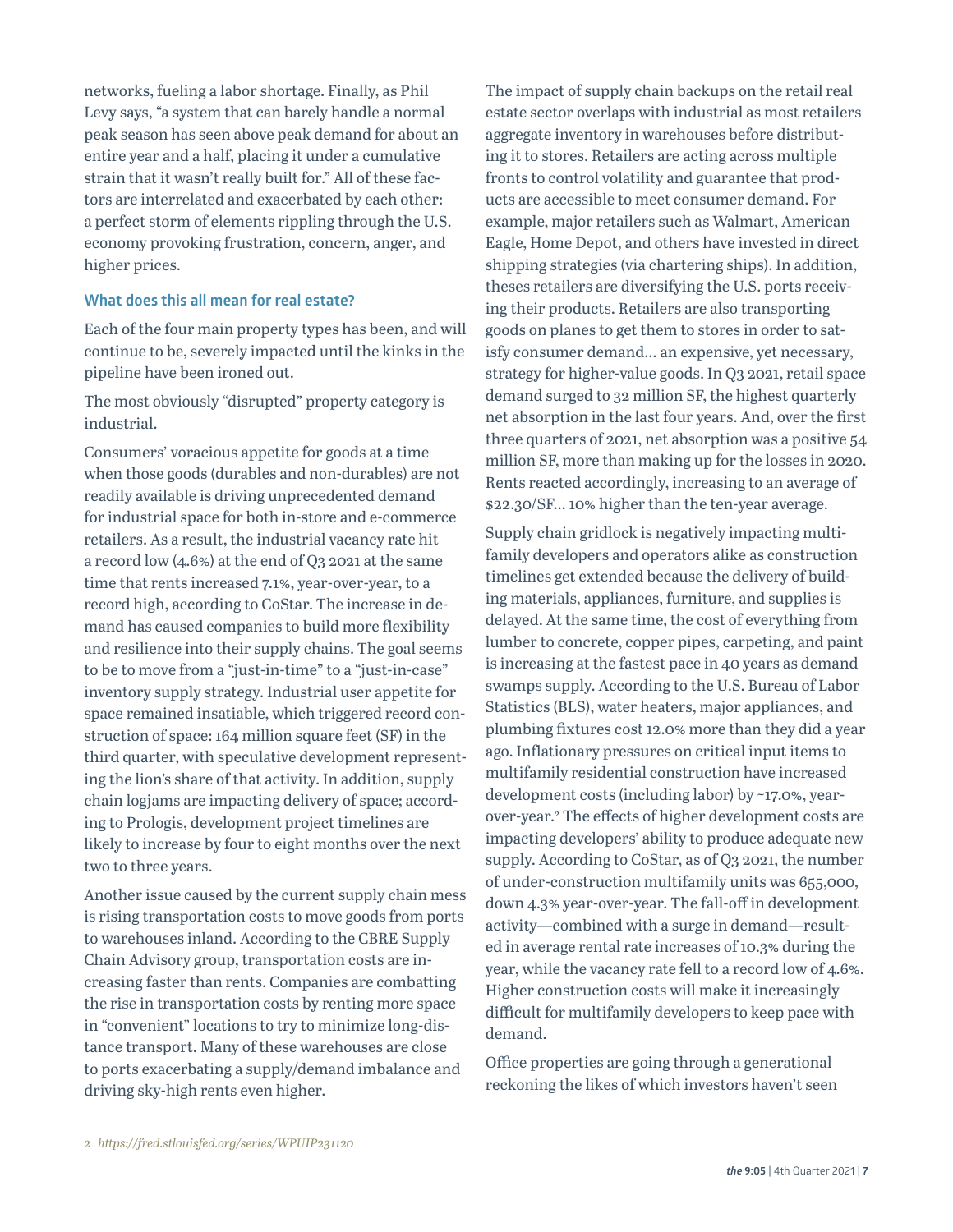in 30 years. The twin body-blows of anemic demand (driven by a fundamental "re-think" of office space utilization) and soaring tenant improvement costs (resulting from supply chain logjams) have put immense financial pressure on building owners. Higher buildout costs—especially for "MEP systems" (Mechanical, Electrical, and Plumbing)—due to the increased cost of copper, aluminum, plastic pipes, and valves are making lease economics ever more challenging for landlords. Copper and aluminum prices are up 28.0% and 39.0%, respectively, year-over-year. In addition, plastic pipe and valve prices are also up 70.0% and 6.0%, respectively.3 MEP systems usually account for 40% to 45% of a tenant improvement project's cost.4 Office property owners are engaged in "hand-to-hand combat" to keep existing tenants and attract new ones at the same time that lease economics are being squeezed by higher construction costs. For the near term, all office markets will be groping for a semblance of supply/demand equilibrium. Depending upon specific market economic drivers, that balance could come in the next 12 to 18 months or it could take several years. One thing for sure, tenants should enjoy negotiating leverage with landlords until there is a discernable shift in that equation.

#### **The continued influence of inflation**

The elephant in the room in the current supply chain crisis is inflation. President Biden believes that current inflation (the highest since the early 1980s) is primarily attributable to supply chain bottlenecks, temporary price spikes on cars, and price-gauging by businesses. Economist and *The New York Times* columnist Paul Krugman cites a recent report from the Bank for International Settlements, which estimates that price rises caused by supply chain kinks have contributed 2.8% (of the 6.8% inflation rate) to the overall increased cost of goods during the past year. Regardless, the impact of supply chain snarls is real in terms of its impact on prices, extended development/construction timeframes, and overall increased "friction" to the process of buying and selling raw materials, parts/components, and finished goods. And the impact on all property types has been, is, and will remain material. However, as long as the economy roars ahead and the demand

Office property owners are engaged in "hand-to-hand combat" to keep existing tenants and attract new ones at the same time that lease economics are being squeezed by higher construction costs.

by consumers for goods and services remains robust, any negative fall-out for property owners should be manageable.

Wrinkles in the supply chain won't be ironed out anytime soon. In many ways, the supply chain crisis has revealed nuances and information vital to each property sector's long-term success. The lessons will be valuable for all real estate owners if they are open to learning from them. The current challenges can be a catalyst for companies to establish new relationships and implement new processes to better hedge against future disruptions. As is usually the case, property owners that have a learning culture and thrive on change because of their adaptability will weather the current crisis better than their less-nimble peers.

*<sup>3</sup> https://tradingeconomics.com/commodity/aluminum, https://tradingeconomics.com/commodity/copper, https://fred.stlouisfed.org/series/ PCU32612232612213*

*<sup>4</sup> https://www.cushmanwakefield.com/en/united-states/insights/office-tenant-improvement-cost-guide-north-america*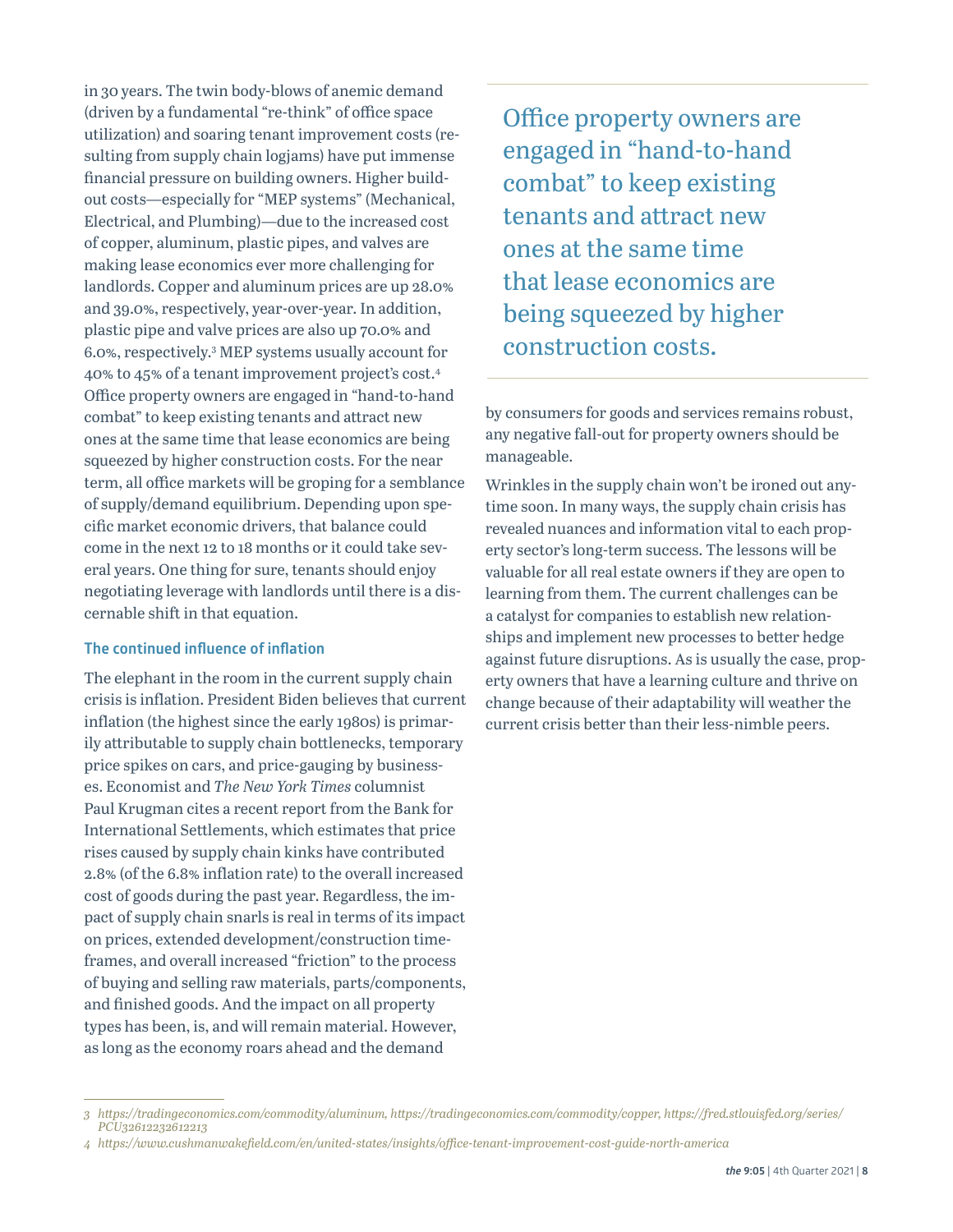### **Closing Brief - Bailard's View on the Economy: Thanks for the Meme-ories**

*As we tread into the new year, Jon Manchester, CFA, CFP® (Senior Vice President, Chief Strategist - Wealth Management, and Portfolio Manager - Sustainable, Responsible and Impact Investing) delves into the current trends with a caution to 'expect the unexpected.'*

If history rhymes, but doesn't repeat, there were some distinct notes of the 1980s in last year's manic markets. For one, a central figure of the 1980s—disgraced junk bond king Michael Milken—was back on the scene, at least indirectly. Pardoned by former President Trump, Milken remains banned from working in the securities industry, but according to Forbes magazine is a "whale" among SPAC (Special Purpose Acquisition Company) investors with interests in 125 separate SPACs.1 Milken's former family office, now Silver Rock Financial, is reportedly a key member of the "SPAC Mafia," a group of hedge funds who have thirstily embraced what Forbes reports are "no risk returns" of between 10% and 20%.

In financing SPAC deals—because they have the option to withdraw—the hedge funds are guaranteed to at least get their money back, plus interest, as well as a kicker in the form of low-cost stock warrants. SPACs are set up as a shell company, with the intent to acquire a business down the road. They are therefore referred to as blank check companies. For the fat cat hedge funds, it's a "heads I win, tails you lose" proposition. For the average investor who gets in following the SPAC's initial public offering (IPO), it's a much rockier road to riches. Short-seller Carson Block of Muddy Waters Research laid it bare: "A business model that incentivizes promoters to do something – anything – with other people's money is bound to lead to significant value destruction on occasion."2

A gush of cash poured into SPAC offerings last year, generating roughly \$162 billion in gross proceeds, nearly double the 2020 level, which had quintupled

versus 2019.3 With the Federal Reserve continuing to push the easy button on monetary policy, the Milkenera "greed is good" ethos seemed to seep into numerous markets. Cryptocurrencies continued their erratic behavior, yet the trend remained higher as inflation fears, blockchain fervor, non-fungible tokens, and good old-fashioned speculation drove the total market capitalization for digital assets north of \$3 trillion. Philippe van der Beck, a researcher at the Swiss Finance Institute, noted that without cash flows to forecast, "People are just betting on how they think demand for the asset will change in the future."4 In other words, it's a momentum trade.

"A gush of cash poured into SPAC offerings last year... nearly double the 2020 level, which had quintupled versus 2019."

More traditional asset classes were not forgotten: a staggering amount of cash went into equity funds in 2021. Bank of America noted that the more than \$1 trillion added to equity funds globally exceeded the cumulative net inflows from the prior two decades!5 Milken's old playground, the high yield or junk bond market,

*<sup>1</sup> "From Junk Bond King to SPAC Whale: How Michael Milken Became A Big Investor In The SPAC Boom," www.forbes.com, 5/26/2021*

*<sup>2</sup> "What is a SPAC? Explaining one of Wall Street's hottest trends," www.cnbc.com, 1/30/2021*

*<sup>3</sup> SPAC Statistics, www.spacinsider.com, 12/31/2021*

*<sup>4</sup> "Behold the Paranoid Style in American Investing," www.bloomberg.com, 12/22/2021*

*<sup>5</sup> "The \$1 trillion that has flowed to global stocks in 2021 is bigger than the last 20 years combined," www.marketwatch.com, 9/10/2021*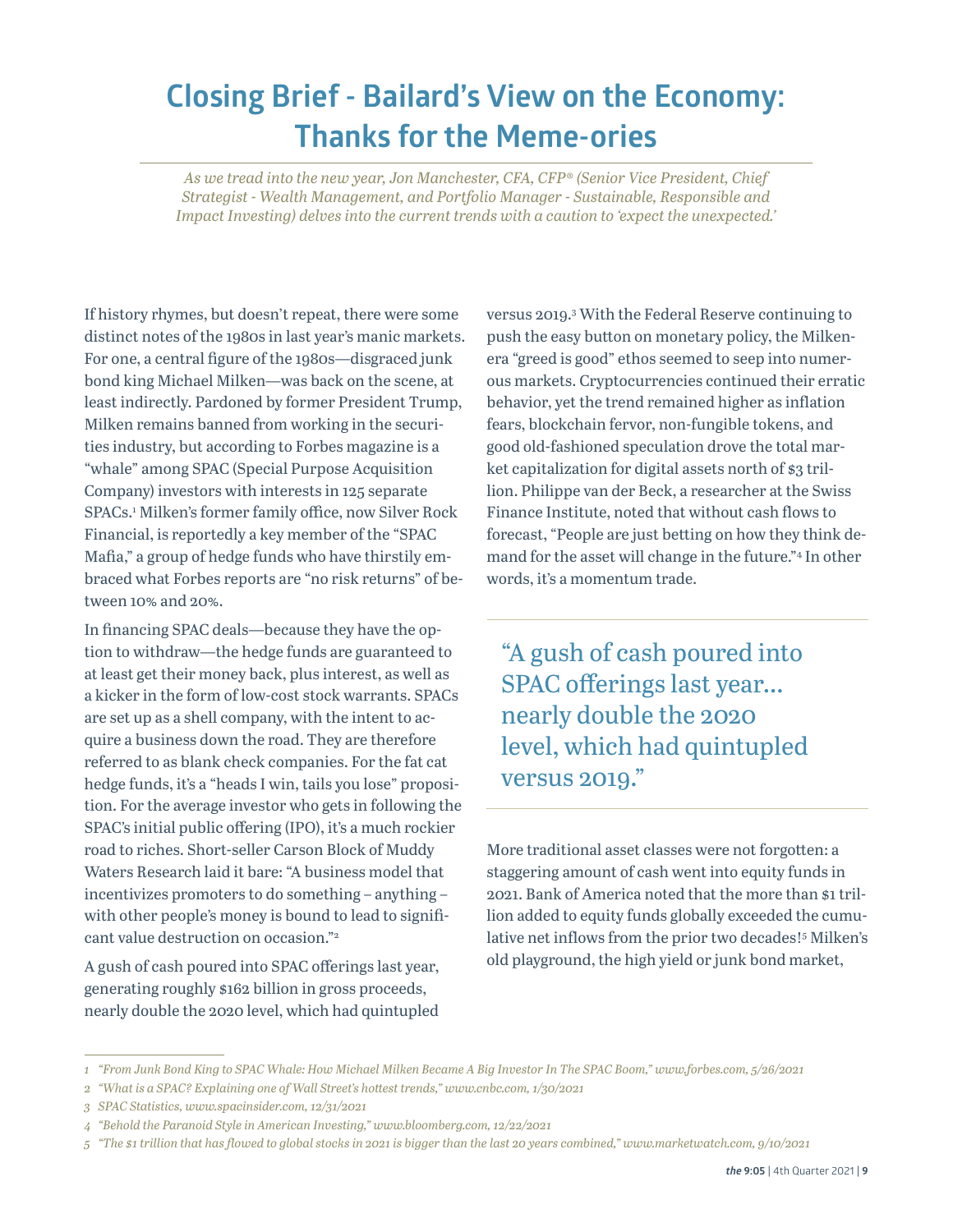showed no lack of resolve. The Bloomberg U.S. Corporate High Yield Bond Index returned 5.3% in 2021, and its yield-to-maturity (YTM) remained comfortably numb to inflation or credit concerns at 4.8%, well below the Index's 6.6% average YTM over the trailing decade. High yield bonds have been more of a coincident indicator in the past, but at present there is "What, me worry?" aspect to junk spreads. In fact, by late November, the U.S. junk bond market had already set a record for annual issuance at more than \$455 billion, topping 2020's record.<sup>6</sup> When you include leveraged loans, more than \$1 trillion of high yield debt hit the market, also a high-water mark.

Investors who piled into risky assets were largely rewarded in 2021, although it wasn't all caviar dreams. IPOs averaged a 10% decline following their trading debut, worst in over a decade.7 Half of the 28 companies that raised at least \$1 billion via an IPO last year traded below their offer price by year-end. Nonetheless, speculation was clearly on the boil with an exceedingly ample supply of money floating around. This fever may extend into 2022 with Fed tightening on a glacial

pace, but some caution is warranted, keeping in mind the Warren Buffett adage to be fearful when others are greedy.

#### **Calling all bulls**

The rise of the retail investor was well-documented last year with Reddit and Robinhood, and the roller coaster rides of meme-stocks such as GameStop and AMC Entertainment after years of torpor. Perhaps an underappreciated part of the story is the method behind the madness: options. Long a domain occupied primarily by professional traders, the options markets has attracted a bevy of retail investors during the pandemic. In 2021, a record (there's that word again) 39 million options contracts traded daily, on average, up 35% versus 2020.8 Over 25% of the trading was done by retail investors, and they exhibited a clear preference for buying call options.

Owning a call gives you the right to buy a stock at a stated price within a specific timeframe. For example, if a stock is trading at \$50 per share, and you feel it's worth significantly more, you might buy calls on that

**High Yield Bonds Ended 2021 with Yield-to-Maturity Lower than Trailing Ten-Year Average (Bloomberg U.S. Corporate High Yield Bond Index Yield-to-Maturity, 9/30/2000-12/31/2021)**



 *Source: Bloomberg US Corporate High Yield Bond Index, Bloomberg, 9/30/2000 to 12/31/2021.*

*<sup>6</sup> "High-Yield Bond Sales Soar to Record as Investors Have Few Other Places to Go," www.wsj.com, 11/26/2021*

*<sup>7</sup> "More Than 1,000 Companies Went Public in 2021, But Returns Are Worst in a Decade," www.barrons.com, 12/27/2021*

*<sup>8</sup> "Options trading activity hits record powered by retail investors, but most are playing a losing game," www.cnbc.com, 12/22/2021*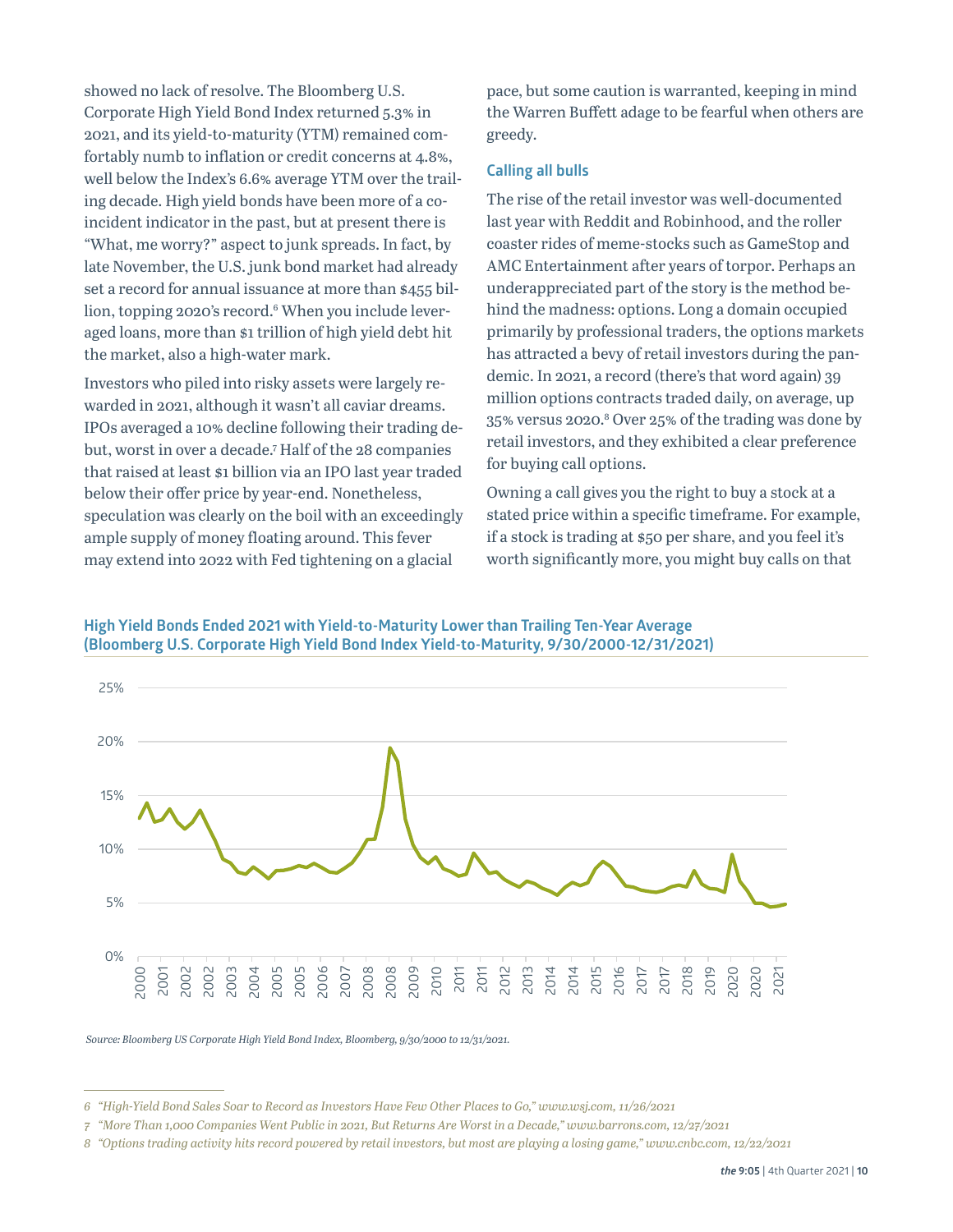

#### **Examining the U.S. Monthly Equity Put-to-Call Volume Ratio, 1997-2021**

company's shares at \$55/share, with the expectation that the stock price will pop prior to the expiration of the options contract. Options are a relatively low-cost way to provide access to a company's shares and potentially capture upside. Although success requires some luck with timing – unless you happen to coordinate via social media with a lot of other bulls on that same stock (GameStop, e.g.) and end up pushing the price higher unnaturally. Nomura analyst Charlie McElligott commented on this phenomenon: "The fundamentals aren't the driver. That's not what matters anymore. It's the scale and the growth of the options market as this lottery ticket vehicle, which is especially magnified right now because of the retail frenzy."9

By the end of 2021, the U.S. Monthly Equity Put-to-Call Volume ratio—as reported by the Chicago Board Options Exchange (CBOE)—stood at 0.50, up from a 0.38 low in January 2021. Readings below 0.50 hadn't been seen since the tail end of the Tech bubble in the late 1990s, suggesting a high level of optimism. This will likely prove a contrarian indicator, although timing is uncertain, as evidenced by the stock market's very strong 2021 following that January low point for the Put-to-Call ratio. Steven Sears of Options Solutions wrote a piece for *Barron's* in which he said the options

market has become the biggest casino in the country and warned that "these gambling sideshows tend to end poorly."10

#### **Thread the needle**

Markets face a difficult task in 2022 following the exuberance of the past 21 months. There are some clear positives, however. Economic growth remains strong, despite the ongoing COVID-19 headwinds and the struggle to stabilize supply chains. The Atlanta Fed's current estimate of U.S. fourth quarter 2021 real gross domestic product (GDP) growth is 7.4%, driven by robust consumer spending and higher inventories. For the whole of 2021, the Conference Board estimates 5.6% real GDP growth, which would be the fastest rate since 1984. Looking forward, they peg U.S. real GDP growth at 3.5%, weighed down a bit by another COVID-19 wave, plus persistently high inflation and a more hawkish Federal Reserve.

The outlook for consumer spending is positive, underpinned by gains in both financial and real assets. The S&P CoreLogic Case-Shiller U.S. Home Price Index rose 19% in October on a year-over-year basis. Amazingly, the Index recorded its four-highest readings in its 34-year history during the July-to-October

*<sup>9</sup> "How Options Trading Could Be Fueling a Stock Market Bubble," www.nytimes.com, 1/25/2021*

*<sup>10</sup> "The Options Market Is Now a Casino. Here's How to Bet Wisely," www.barrons.com, 12/22/2021*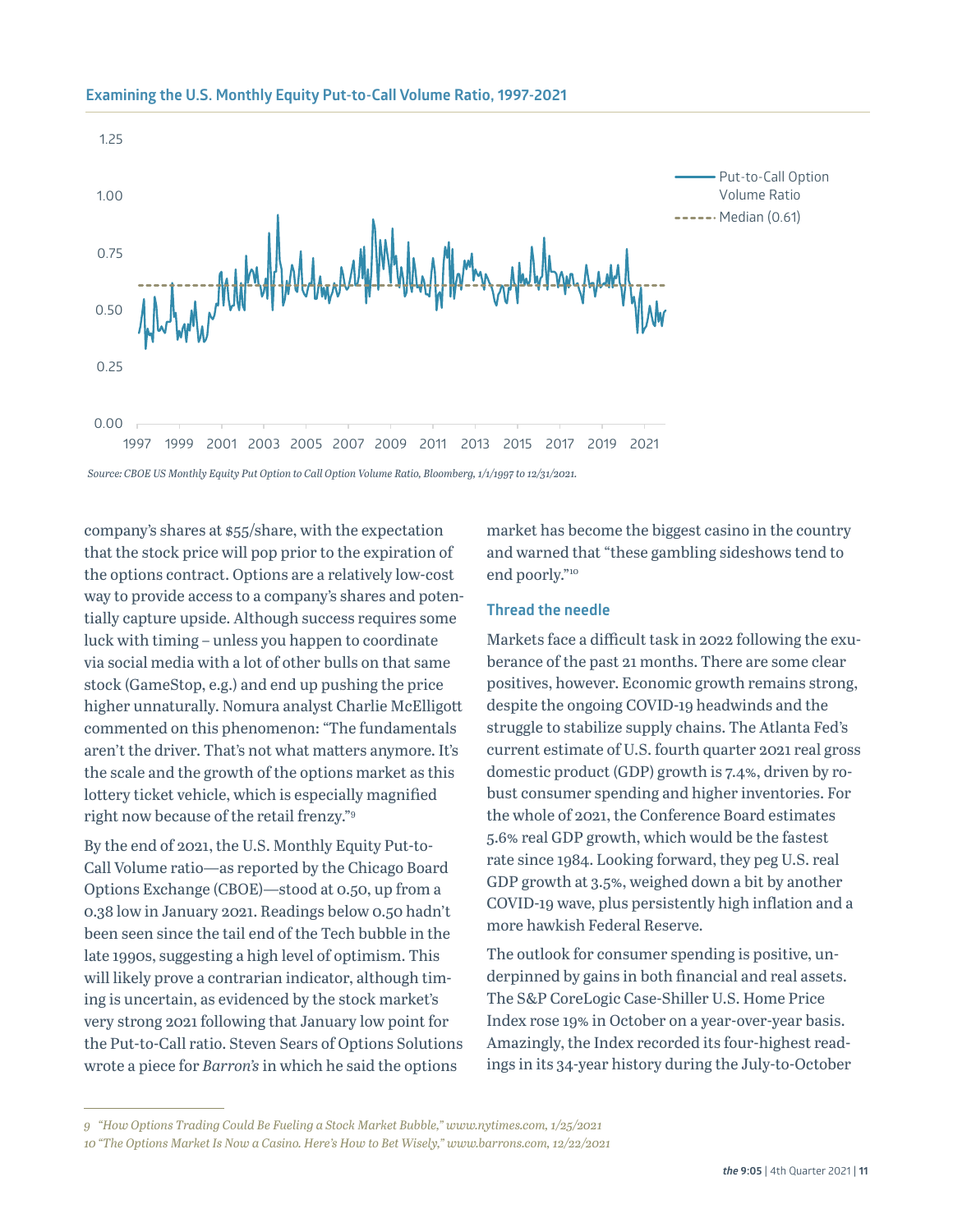2021 stretch. Warm-weather cities Phoenix, Tampa, and Miami led the way in October amongst the 20- City Composite, with Phoenix atop the charts for 29 straight months! In the press release, S&P reiterated their belief that the housing market's strength is partly a function of "locational preferences" as households react to the pandemic. The catch for home buyers is that affordability continues to worsen, tempered only marginally by low mortgage rates.

Valuations remain stretched across most markets. Earnings growth for the S&P 500 Index was a bright spot in 2021, with operating profits now projected to have jumped ~65% per-share versus 2020. That takes the S&P 500's trailing price/earnings multiple down to 23.6x, roughly seven points lower than a year ago. Profitability has been impressive in a challenging environment, but the S&P 500 remains historically rich, elevated by lofty prices for growth companies. Strategas Securities calculated that approximately 18% of the Russell 3000 Index was trading at more than 10x sales near year-end, higher than the 14% level of the tech bubble.<sup>11</sup> Earnings will need to meet or preferably exceed expectations for valuations to hold up, particularly if interest rates move higher as projected.

Fiscal and monetary policymakers will attempt a soft landing for the economy and markets amidst a host of inflationary pressures and an unrelenting pandemic. This seems like a big ask, but perhaps taking steps towards normalizing interest rates will tamp down enough inflation and speculation to keep this bull market on track. If the last two years are any indication, expect the unexpected, and hold onto those Miami Vice Ray-Ban sunglasses in case an 80's party breaks out.

Markets face a difficult task in 2022 following the exuberance of the past 21 months.

*<sup>11</sup> "Daily Macro Brief," Strategas Securities, 12/17/2021*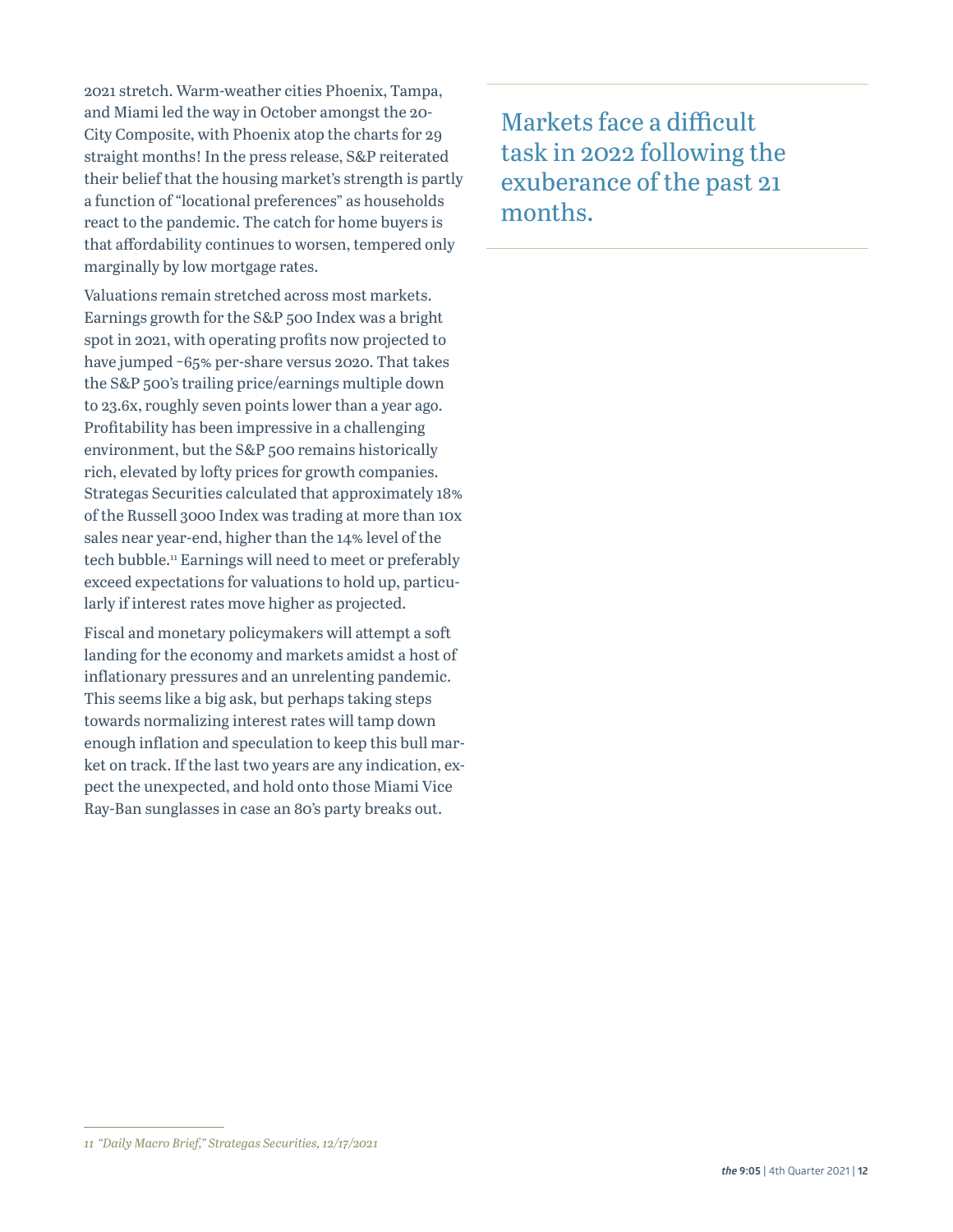# **Q4 2021 World Events**  WITH THE **S&P 500 Index** AS THE BACKDROP

*October 1: The UK ended its COVIDera program that covered a large portion of employees' wages.*

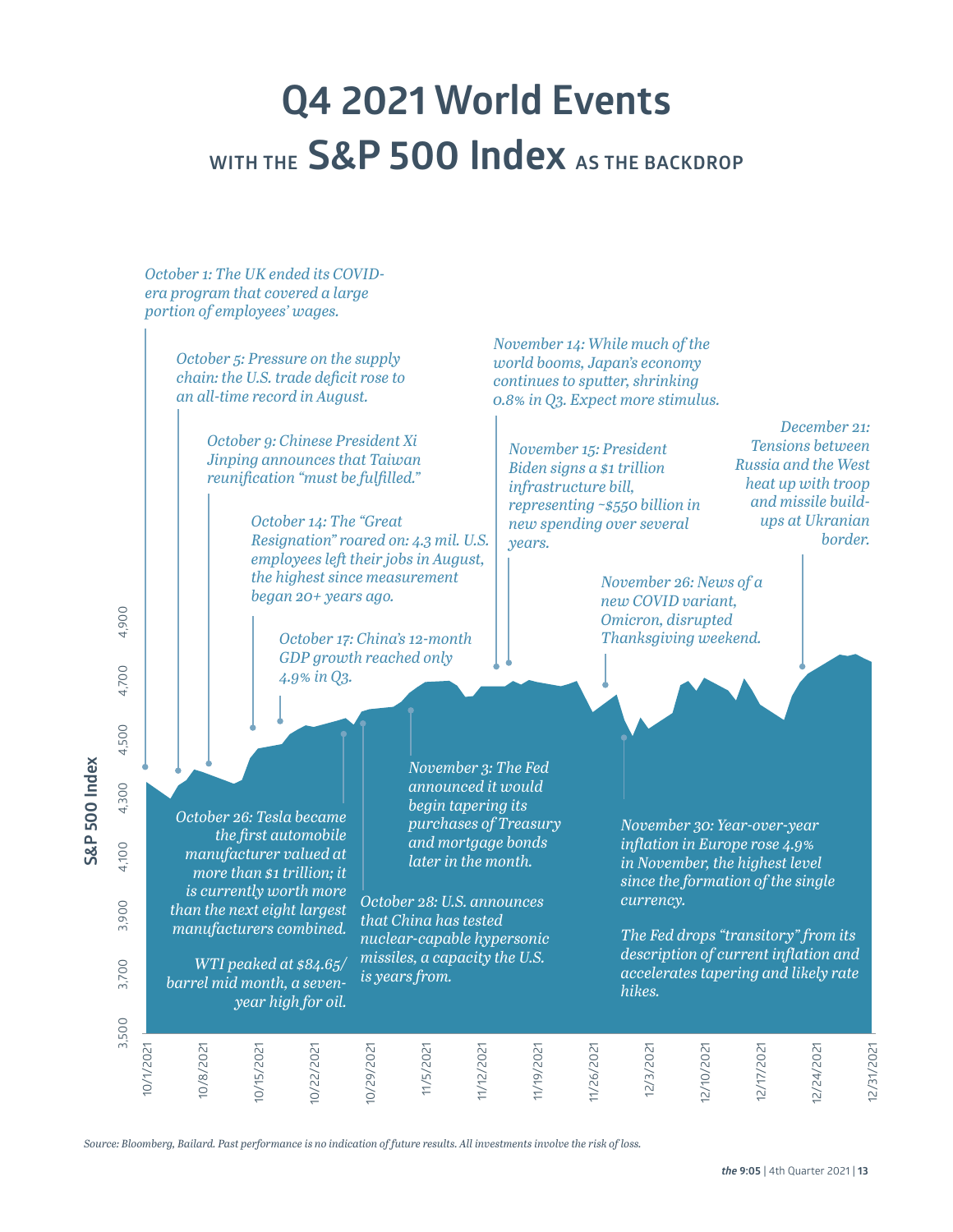## **Market Performance As of December 31, 2021**

| <b>U.S. Interest Rates</b> | 3/31/2021 | 6/30/2021 | 9/30/2021 | 12/31/2021 |
|----------------------------|-----------|-----------|-----------|------------|
| <b>Cash Equivalents</b>    |           |           |           |            |
| 90-Day Treasury Bills      | 0.02%     | 0.04%     | 0.04%     | 0.04%      |
| Federal Funds Target       | 0.25%     | 0.25%     | 0.25%     | 0.25%      |
| <b>Bank Prime Rate</b>     | 3.25%     | 3.25%     | 3.25%     | 3.25%      |
| Money Market Funds         | 0.01%     | 0.01%     | 0.01%     | 0.01%      |
| <b>Bonds</b>               |           |           |           |            |
| 10-Year U.S. Treasury      | 1.74%     | 1.47%     | 1.49%     | 1.51%      |
| 10-Year AA Municipal       | 1.30%     | 1.20%     | 1.24%     | 1.14%      |
| Source: Bloomberg, L.P.    |           |           |           |            |

| U.S. Bond Market Total Returns (US\$) through 12/31/2021 | <b>QUARTER</b> | <b>SIX MONTHS</b> | YEAR TO DATE | <b>ONE YEAR</b> |
|----------------------------------------------------------|----------------|-------------------|--------------|-----------------|
| <b>U.S. Bonds</b>                                        |                |                   |              |                 |
| Bloomberg Barclays U.S. Treasury Index                   | 0.18%          | 0.26%             | $-2.32\%$    | $-2.32%$        |
| Bloomberg Barclays U.S. Corporate Index                  | 0.23%          | 0.23%             | $-1.04%$     | $-1.04%$        |
| Bloomberg Barclays U.S. Aggregate Index                  | 0.01%          | 0.06%             | $-1.54%$     | $-1.54%$        |
| Bloomberg Barclays U.S. 1-15 Municipal Blend Index       | 0.38%          | 0.29%             | 0.86%        | 0.86%           |
| Source: Bloomberg, L.P.                                  |                |                   |              |                 |

| Global Stock Market Total Returns (US\$) through 12/31/2021    | <b>QUARTER</b> | <b>SIX MONTHS</b> | YEAR TO DATE | <b>ONE YEAR</b> |
|----------------------------------------------------------------|----------------|-------------------|--------------|-----------------|
| <b>U.S. Stocks</b>                                             |                |                   |              |                 |
| S&P 500 Index                                                  | 11.02%         | 11.66%            | 28.68%       | 28.68%          |
| Morningstar U.S. Small Value Index                             | 5.44%          | 3.53%             | 33.12%       | 33.12%          |
| Morningstar U.S. Small Growth Index                            | $-0.65%$       | $-5.12%$          | $-1.00\%$    | $-1.00\%$       |
| Morningstar U.S. Large Growth Index                            | 3.59%          | 6.02%             | 21.47%       | 21.47%          |
| Morningstar U.S. Large Value Index                             | 7.97%          | 6.97%             | 23.13%       | 23.13%          |
| <b>International Stocks</b>                                    |                |                   |              |                 |
| MSCI EAFE (Europe, Australasia, Far East) Index, net dividends | 2.69%          | 2.24%             | 11.26%       | 11.26%          |
| MSCI Emerging Markets, net dividends                           | $-1.31%$       | $-9.30%$          | $-2.54%$     | $-2.54%$        |
| Sources: Bloomberg, L.P. and Morningstar Direct                |                |                   |              |                 |

| Alternatives (US\$) through 12/31/2021  | <b>QUARTER</b> | <b>SIX MONTHS</b> | YEAR TO DATE | <b>ONE YEAR</b> |
|-----------------------------------------|----------------|-------------------|--------------|-----------------|
| NFI-ODCE Index*                         | 6.63%          | 13.70%            | 20.66%       | 20.66%          |
| Gold Spot                               | 4.11%          | 3.34%             | $-3.64\%$    | -3.64%          |
| WTI (West Texas Intermediate) Crude Oil | 2.61%          | 4.79%             | 58.68%       | 58.68%          |

*Sources: Bloomberg, the National Council of Real Estate Investment Fiduciaries*

*\*Q4 data not yet released. The fourth quarter return assumed to be same as the third quarter 2021 return.*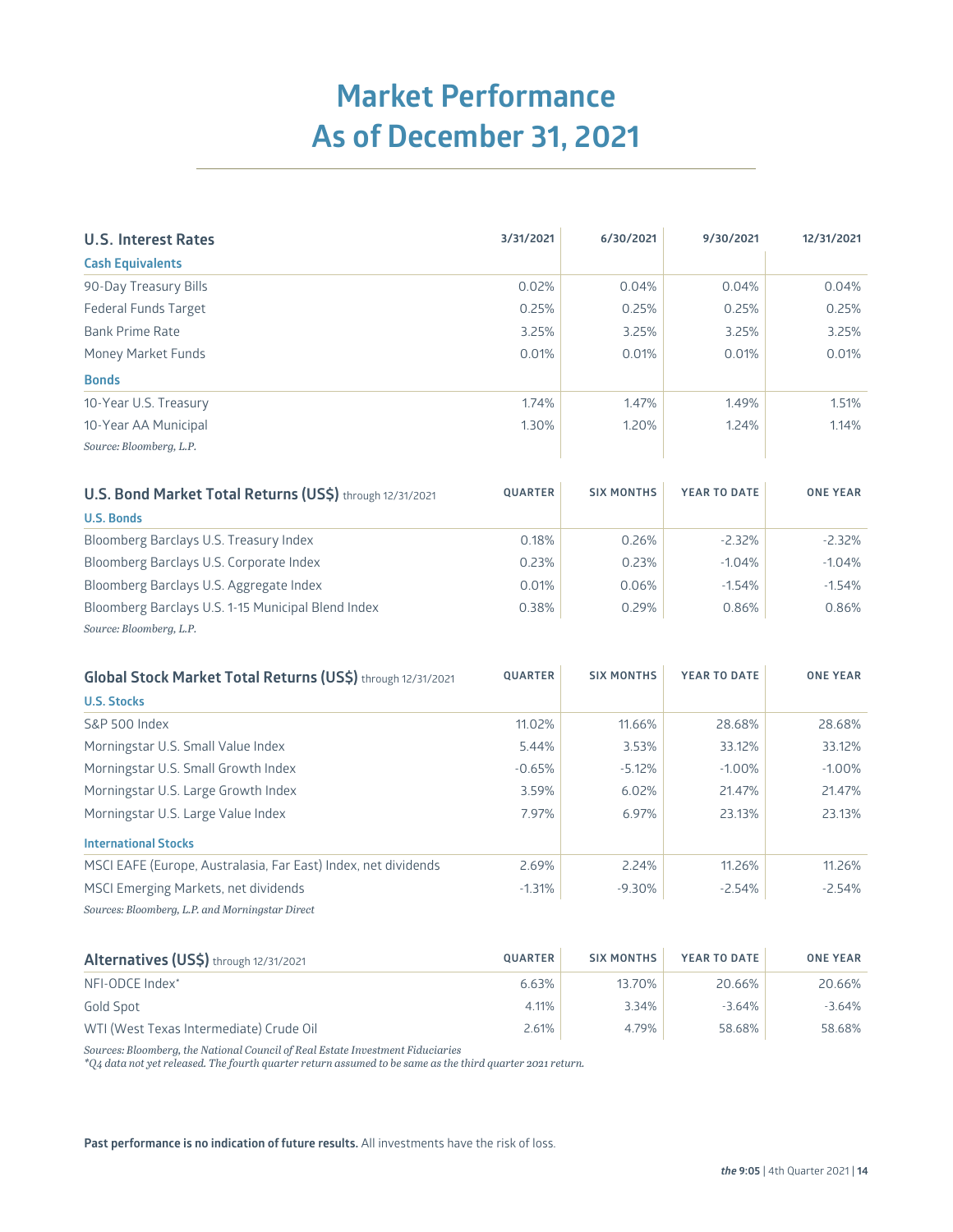#### **DISCLOSURES**

*the 9:05* is produced by the Asset Management Group of Bailard, Inc. The information in this publication is based primarily on data available as of December 31, 2021 and has been obtained from sources believed to be reliable, but its accuracy, completeness, and interpretation are not guaranteed. We do not think it should necessarily be relied on as a sole source of information and opinion.

This publication has been distributed for informational purposes only and is not a recommendation of, or an offer to sell or solicitation of an offer to buy any particular security, strategy, or investment product. It does not take into account the particular investment objectives, financial situations, or needs of individual clients. Any references to specific securities are included solely as general market commentary and were selected based on criteria unrelated to Bailard's portfolio recommendations or the past performance of any security held in any Bailard account. All investments have risks, including the risks that they can lose money and that the market value will fluctuate as the stock and bond markets fluctuate. Asset class specific risks include but are not limited to: 1) interest rate, credit, and liquidity risks (bonds); 2) style, size, and sector risks (U.S. stocks); 3) increased risk relative to U.S. stocks due to economic or political instability, differences in accounting principles, and fluctuating exchange rates – with heightened risk for emerging markets and even higher risks for frontier markets (international stocks); and 4) fluctuations in supply and demand, inexact valuations, and illiquidity (real estate). Biotech stocks are not suitable for all investors and are significantly riskier than the stock market for reasons including the higher risks of investing in newer, less well-financed companies as well as the potential for clinical failures, regulatory approval setbacks, commercialization problems, and loss of exclusivity/patent expiration. Certain countries (particularly emerging and frontier markets) can have higher transaction costs and greater illiquidity than the U.S. The volatility of real estate may be understated due to inexact and infrequent valuations. Real estate has significant risks and is not suitable for all investors. There is no guarantee that any investment strategy will achieve its objectives. Charts and performance information portrayed in this newsletter are not indicative of the past or future performance of any Bailard product, strategy, or account unless otherwise noted. Market index performance is presented on a total return basis (assuming reinvestment of dividends) unless otherwise noted. **Past performance is no guarantee of future results. All investments have the risk of loss.** This publication contains the current opinions of the authors and such opinions are subject to change without notice. Bailard cannot provide investment advice in any jurisdiction where it is prohibited from doing so.

*the 9:05* is published four times a year by Bailard, Inc., 950 Tower Lane, Suite 1900, Foster City, California 94404- 2131. (650) 571-5800. www.bailard.com. Publication dates vary depending upon the availability of critical data, but usually fall in the first month of each new quarter.